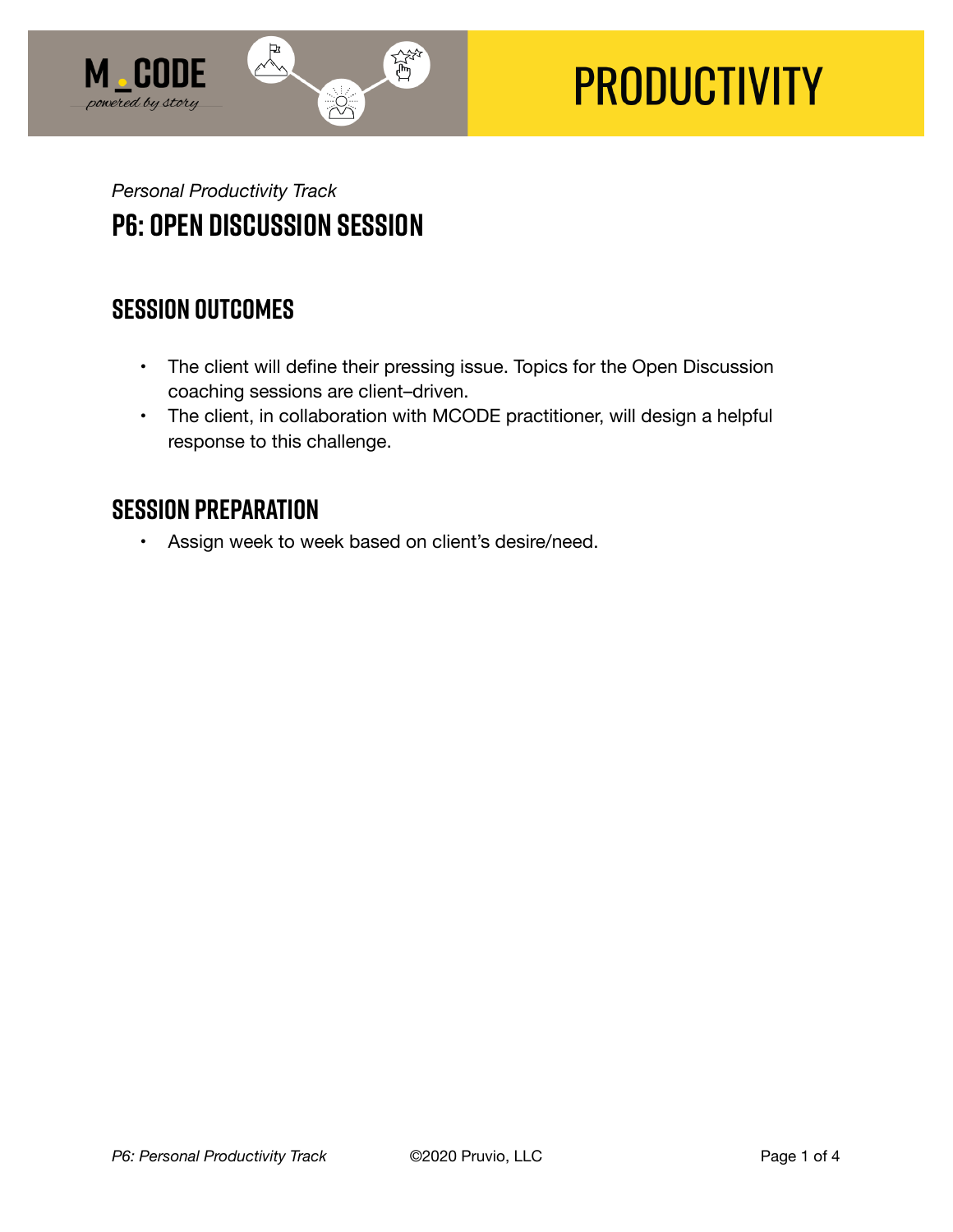## **Communication**

One week ahead of the appointment send an email message similar to this to your client:

*Greetings \_\_\_\_\_\_\_\_,* 

*I'm looking forward to connecting again with you in our upcoming coaching session. Our next coaching session is scheduled on \_\_\_\_\_\_ at \_\_\_\_\_\_ [via Zoom (the link is here) or face to face at (address)].* 

*In our last session together we explored \_\_\_\_\_\_\_, and in response you committed to \_\_\_\_\_\_\_\_. We'll begin our next session – before diving into our main topic – with you sharing some of how this commitment is playing out. I look forward to hearing of your progress and any questions you have or challenges you've faced.* 

*Our focus for the upcoming session will be an "open discussion" where you will come prepared with your final thoughts on productivity and the commitments you want to make moving forward based on your motivational flow and the insights we have learned here.* 

*To gain the most from the next session I also suggest you work through the following preparations:* 

- *Review any notes you took from our past sessions.*
- *Review your "trigger–process–outcome" motivational flow. This is going to be a key we will return to again and again in the weeks ahead.*

*I look forward to our time together.* 

*Sincerely,* 

*\_\_\_\_\_\_\_\_\_\_\_\_\_\_\_\_\_\_\_\_\_\_\_\_\_\_ Certified MCODE Practitioner*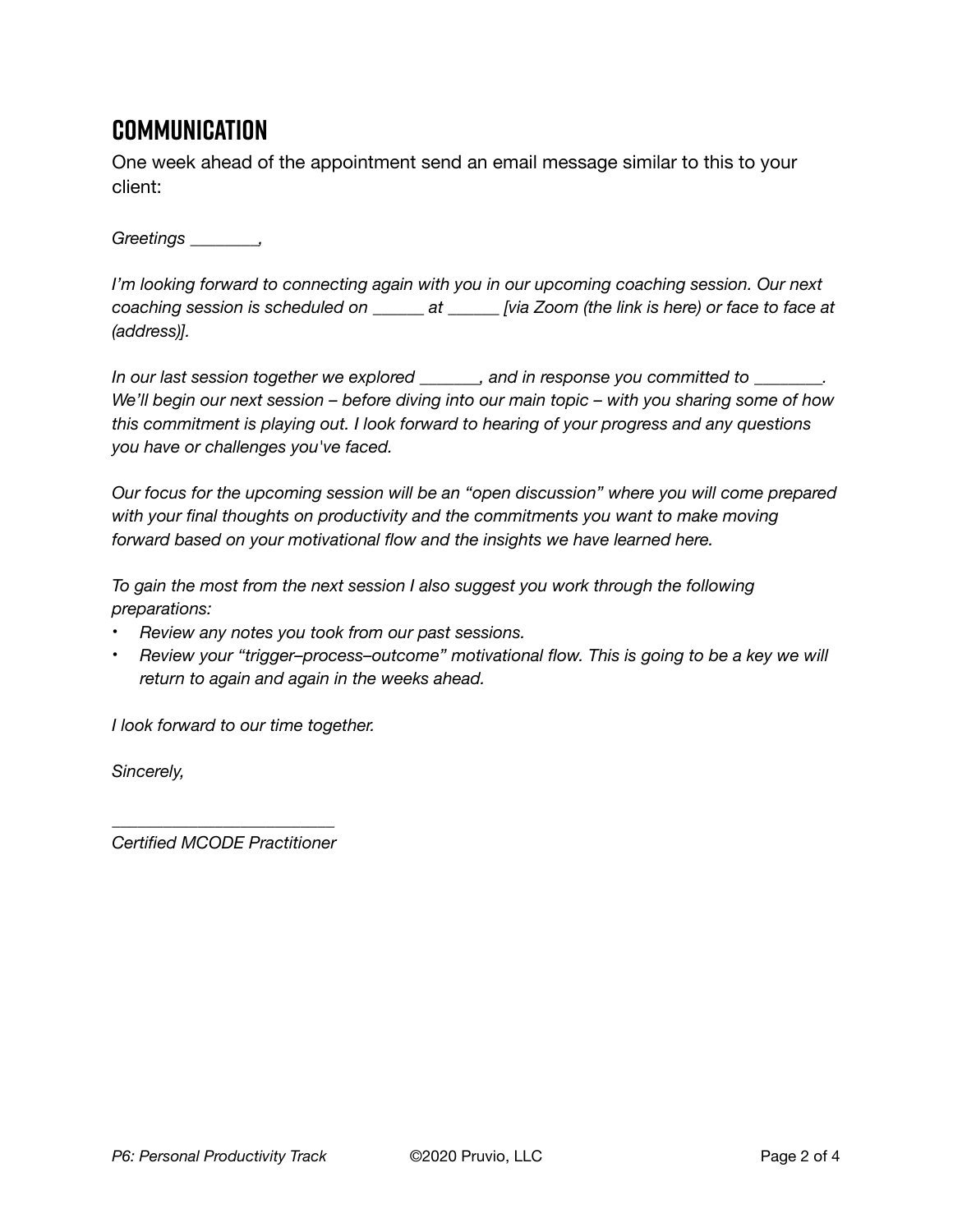## **SESSION OUTLINE**

#### **Meet + Greet [3 minutes]:**

*Practitioner Note: Come with something personal to share with your client (no more than 30 seconds of this 3 minute block). Then ask them to share, and follow up with at least one probing question.* 

**Accountability [2 minutes]:** "Our last session together we talked about \_\_\_\_\_\_\_\_\_\_. In response you committed to **Example 20 Set 10** How is this commitment playing out? Have you had an opportunity to reflect on or apply anything more from our session? [Client responds].

*Practitioner Note: For each coaching session – whether it is a scripted format or an open discussion format – keep the F.L.O.W. coaching model front and center in your mind. Make running notes through the session and keep track of where you are in the model and particularly when you transition from one segment to another. Make note of specifically where in the F.L.O.W. pattern you are seeing the energy and the "aha" moments. These will be key insights when you guide the client to potential action items at the the "W.ork It" segment of the F.L.O.W. model. Also, keep close tabs on the clock. It's the coach's responsibility to strike the healthy balance between following the improvisation of the session WITHIN the bounds of time and topic. This takes practice, and watching the clock is vital.*

**Transition / Preview [1 Minute]:** "Today is our last session focused on productivity. What have you found most useful from these past sessions? Listen in and guide the conversation toward the final productivity applications you will talk about in the F.L.O.W. section.

#### **Consultative Coaching Conversation and F.L.O.W. Response [45 minutes]:**

*Practitioner Note: In this section you will guide your client through the F.L.O.W. (F.ind Out, L.earn About, O.wn, W.ork It) process to surface one pressing challenge. Your goal is to help surface the client's F.L.O.W. (F.ind Out, L.earn About, O.wn It, W.ork It) for this challenge.*

**F.ind Out:** Let's imagine you had to solve your productivity challenges once and for all. What commitments would you want to make based on what we've talked about? **L.earn About:** "Consider your achievement stories and the motivation flow embedded in them. How might recalling your recurring pattern of trigger–process–outcome help you design a helpful response?"

**O.wn:** "Is there a 'shadow side' tendency in your motivation flow that sheds light on why you are struggling to meet this responsibility with excellence? In light of this, articulate a need for personal growth?"